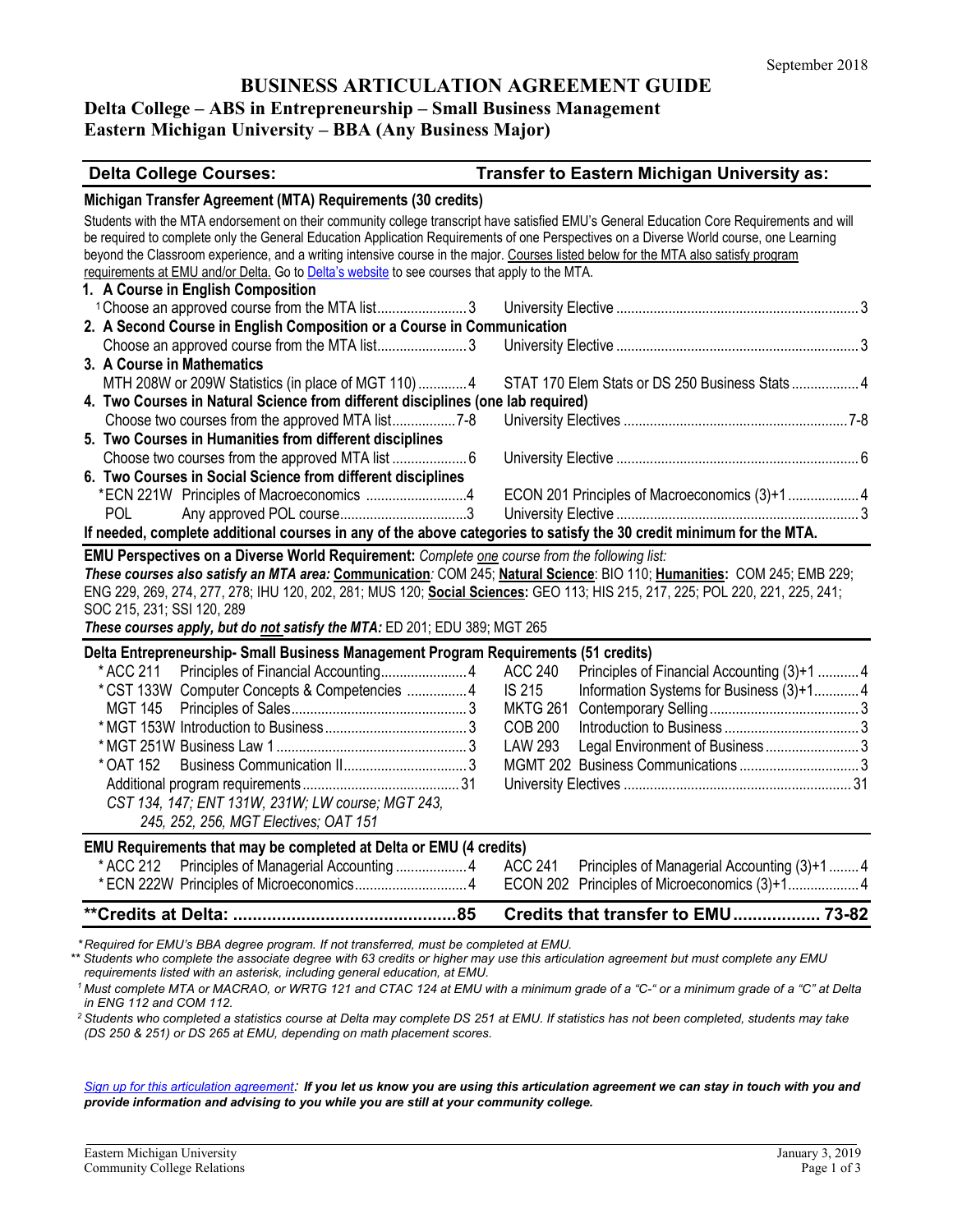# **BUSINESS ARTICULATION AGREEMENT GUIDE Delta College – ABS in Entrepreneurship – Small Business Management Eastern Michigan University – BBA (Any Business Major)**

# **Completion of EMU's BBA Program**

| <b>Major Requirements</b> | (42-51 credits) |
|---------------------------|-----------------|
|                           |                 |

#### **Business Core (18 credits)**

| <sup>1</sup> DS 251 Business Stats/Decision Making (or DS 265)3 |  |
|-----------------------------------------------------------------|--|
|                                                                 |  |
| MGMT 386 Organizational Behavior and Theory 3                   |  |
|                                                                 |  |
|                                                                 |  |
| OM 374 Introduction to Operations Management 3                  |  |

### **Discipline Requirements (24-33 credits)**

Students may choose any of the following areas to complete discipline requirements:

Accounting, accounting information systems, computer information systems, economics, entrepreneurship, general business, marketing, management, finance, or supply chain management. See the undergraduate catalog for discipline requirements. **Note:** Each student must complete a writing intensive course as part of the major. Consult your advisor for course options.

### **LBC Requirement (0-3 credits)**

One Learning Beyond the Classroom (LBC) course or noncredit experience must be completed at EMU. Consult College of Business advisor for options.

| *Minimum Credits to Graduate: 124 |  |
|-----------------------------------|--|

#### **Sample Sequence for completing the program**

*Students following this agreement have the option of selecting any of the following disciplines to complete the BBA: accounting, accounting information systems, computer information systems, economics, entrepreneurship, general business, marketing, management, finance, or supply chain management. A minimum of 42 credits must be completed at EMU. Additional credits may be required depending on the discipline chosen or the amount of credits remaining to meet the minimum graduation requirements of 124.* 

*DS 265 or DS 251 must be completed in the first semester at EMU.*

| <b>First Semester</b>  |                                                                                             | (12-15 credits)           |
|------------------------|---------------------------------------------------------------------------------------------|---------------------------|
|                        |                                                                                             |                           |
| OM 374                 |                                                                                             |                           |
|                        |                                                                                             |                           |
| <b>Second Semester</b> | Discipline Requirements or Electives 9-12                                                   | $(12-15 \text{ credits})$ |
| <b>Third Semester</b>  | MGMT 490 F,W,S, online, Concur Prereq: OM 3743<br>Discipline Requirements or Electives 9-12 | (12-15 credits)           |
| <b>Fourth Semester</b> |                                                                                             | $(6-15 \text{ credits})$  |

*<sup>1</sup> Required Business foundation course. Must be completed before formal admission to the BBA program. Students who completed a statistics course at Delta may complete DS 251 at EMU. If statistics has not been transferred, students may take DS 250 and DS 251 or DS 265, depending on math placement scores. See page 3 for admission requirements.*

*\* The minimum credits required to graduate is 124 but the total will vary depending on the business discipline completed at EMU and the program completed at Delta. If enough credits are not transferred, additional credits will need to be completed at EMU to satisfy the minimum required for graduation.*